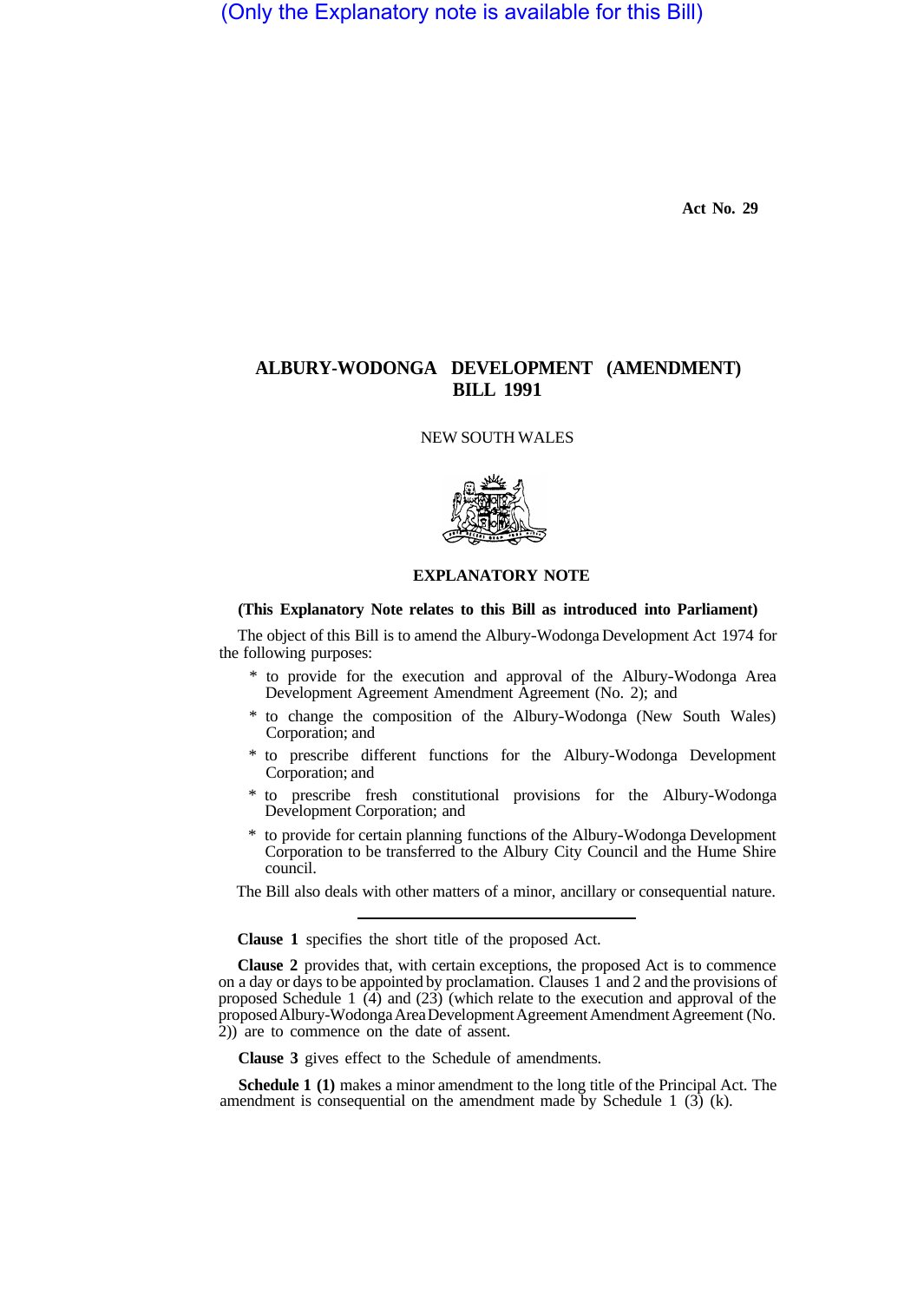**Schedule 1 (2)** will repeal section 3 of the principal Act (Division of Act). Because all new Acts and reprints of old Acts now contain tables of provisions, the section has become redundant.

**Schedule 1 (3)** amends section 4 of the Principal Act (Definitions). The definitions of "Authority'' and "executive member" are no longer required and are to be repealed. The definition of "appointed member" is to be replaced with a new definition which will make it clear that the expression does not include a reference to the chief executive officer. Definitions of "chairperson" and "deputy chairperson" are to replace the definitions of "Chairman" and "Deputy Chairman" and definitions of "chief executive officer'' and "Department" are introduced. Proposed section 4 (2) defines "functions" for the purposes of the Principal Act.

**Schedule 1 (4)** inserts in the Principal Act proposed section 5B, which provides for the Parliament to authorise the Premier to execute an agreement that is substantially in the form set out in proposed Schedule 1B (which sets out the terms of the proposed Albury-Wodonga Area Development Agreement Amendment Agreement (No. 2)) or, if already executed by the Commonwealth and the States of New South Wales and Victoria, to rate the execution of the agreement by the Premier. The proposed section also provides for the agreement to be approved by the Parliament.

**Schedule 1 (5), (6), (8)–(10), (13), (14) (a), (17)** and **(19)** make minor amendments to sections  $6, 7-9, 16, 18, 19, 20, 21, 34$  and 39 of the Principal Act and replace the heading to Part 4 of that Act. The amendments arc consequential on the amendment to be made by Schedule 1 (3) (k).

**Schedule 1 (7)** repeals and replaces section 7 of the principal Act with proposed sections 7 and 7A. Proposed section 7 provides for the reconstitution of the membership of the Albury-Wodonga (New South Wales) Corporation. The Corporation will consist of 7 appointed members and the chief executive officer of the Corporation (who is to be the chief executive officer of the Albury-Wodonga Development Corporation). Proposed section 7A provides for the chief executive officer of the Albury-Wodonga (New South Wales) Corporation to be responsible for the day-to-day management of the affairs of the Corporation subject to and in accordance with any directions of the Corporation.

**Schedule 1 (11)** makes a minor amendment to section 13 of the Principal Act (Dedication of land) and is consequential on the replacement of the Crown Lands Consolidation Act 1913 by the Crown Lands Act 1989.

**Schedule 1 (12)** repeals section 17 (2) of the Principal Act which provides for the now defunct State Planning Authority to undertake legal and other work of the corporation.

**Schedule 1 (15)** repeals and replaces section 22 of the Principal Act. Propsed section 22 will authorise the Albury-Wodonga Development Corporation:

- \* to carry out investigations and studies; and
- \* to consult with authorities and bodies on any environmental planning matter; and
- \* to advise those authorities and bodies with respect to regional planning issues.

**Schedule 1 (16)** repeals section 23 of the Principal Act (Environmental planning instruments). As a result of the repeal, the planning powers of the Albury-Wodonga Development Corporation will revert to the Albury City Council and the Hume Shire Council.